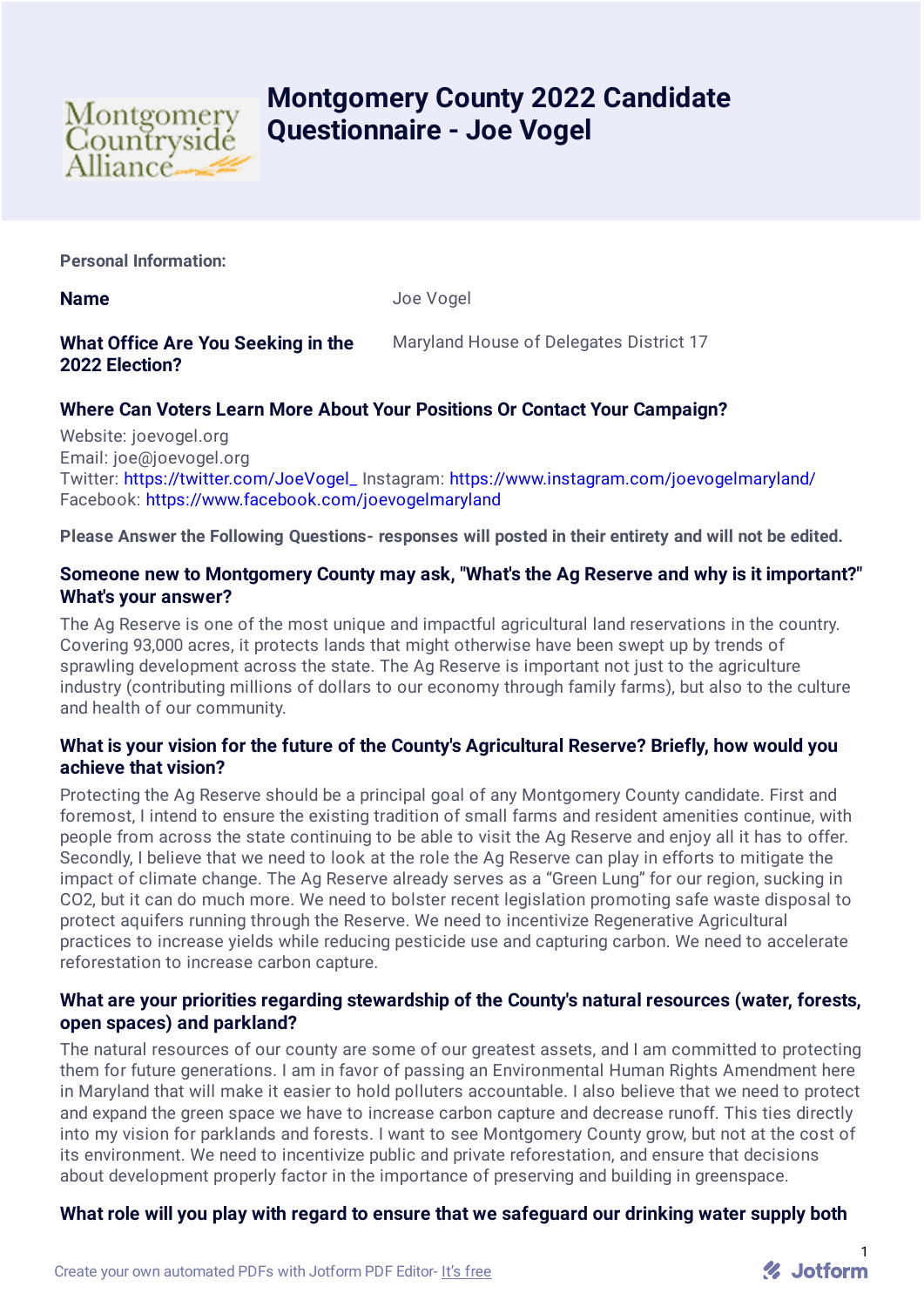#### **surface and groundwater?**

Protecting our water is key to the health of Marylanders across the state. I will push for the Environmental Human Rights Amendment that will increase enforcement of and accountability for pollution minimization standards. I will support allocating increased funding for regulatory and monitoring agencies to ensure companies and communities continue to comply with rules around waste disposal, chemical storage, and run-off prevention. I will incentivize usage of non-toxic alternatives for farming and garden use.

#### **What are your top priorities to help the County address climate change? What role will the Ag Reserve play?**

I believe Maryland can and must be the first state in the country to reach net-zero emissions. We need to lead the way on electrification, deployment of renewable energy infrastructure, and climate adaptation. We have a shrinking window to act, and need to take significant steps in the next few years. I believe we do not have time to waste. The Climate Solutions Now Act and the Maryland Clean Energy Jobs Act were important first steps. If we make the necessary investments in the next few years, I believe we can exceed the goals set by those plans. However, the pace we have been moving at is disappointing.

Expanding solar power utilization is the key first step to improving our energy portfolio. We need to be smart about leveraging rooftops, brownfields, and unproductive urban space for solar panels and clean energy production. I will support measures to alter the regulatory structure around solar installations to make these options more affordable. Wind is the second key component. The Maryland Wind Energy Area located in the Outer Continental Shelf of the Atlantic Ocean has the potential to produce 850-1450 megawatts of commercial wind generation. As delegate, I will fight to ensure this potential is realized as part of the plan for 100% renewable energy, all the while creating new construction projects that offer good paying jobs to Marylanders.

Other priorities need to include grid modernization, expansion of the climate conservation corps, significantly expanding access to electrified public transportation, significantly increasing the number of charging stations, and providing funding support for resiliency projects in low-income communities.

I'm not taking a cent from fossil fuel executives, Annapolis lobbyists, corporations, or corporate PACs. My campaign is 100% funded by real people. That's important when it comes to fighting back against the powerful corporate interests in Annapolis—especially the interests of the fossil fuel industry. As Delegate I will be committed to fighting for progress and accountable only to those who I represent.

#### **What more can be done to support our local farm businesses and rural communities?**

We need to do more to support local farms in our state, as well as rural communities in general. When it comes to farms, I will support increasing government purchasing of farm surpluses to supply to food banks and food pantries across the state. This decreases waste and addresses the continued challenge of food insecurity across the state, all while increasing income to local farmers. I will also support expanding state level Farmers Market Promotion Programs that encourage in-state consumption of locally-farmed produce.

I will be a strong advocate for real equality when it comes to investment and growth in rural communities. I hope to subsidize the availability of broadband internet, reinvest in schools, sustain rural hospitals, and push for a future where zip code is not determinant of opportunity or quality of life.

#### **What are your regional transportation priorities? Do you support M83 and an additional Potomac bridge and outer beltway through the Reserve or adjacent rural zones?**

We need a reliable and accessible public transportation system. Investing in public transit will expand access to economic opportunity while helping us address the climate crisis. I believe we can and must commit to 100% clean transportation for public vehicles, including school buses, by 2030 by replacing the fleet with electric vehicles. I will work with local governments to support growth of public transportation networks across the state, and engage local, state, and federal leaders to install fast